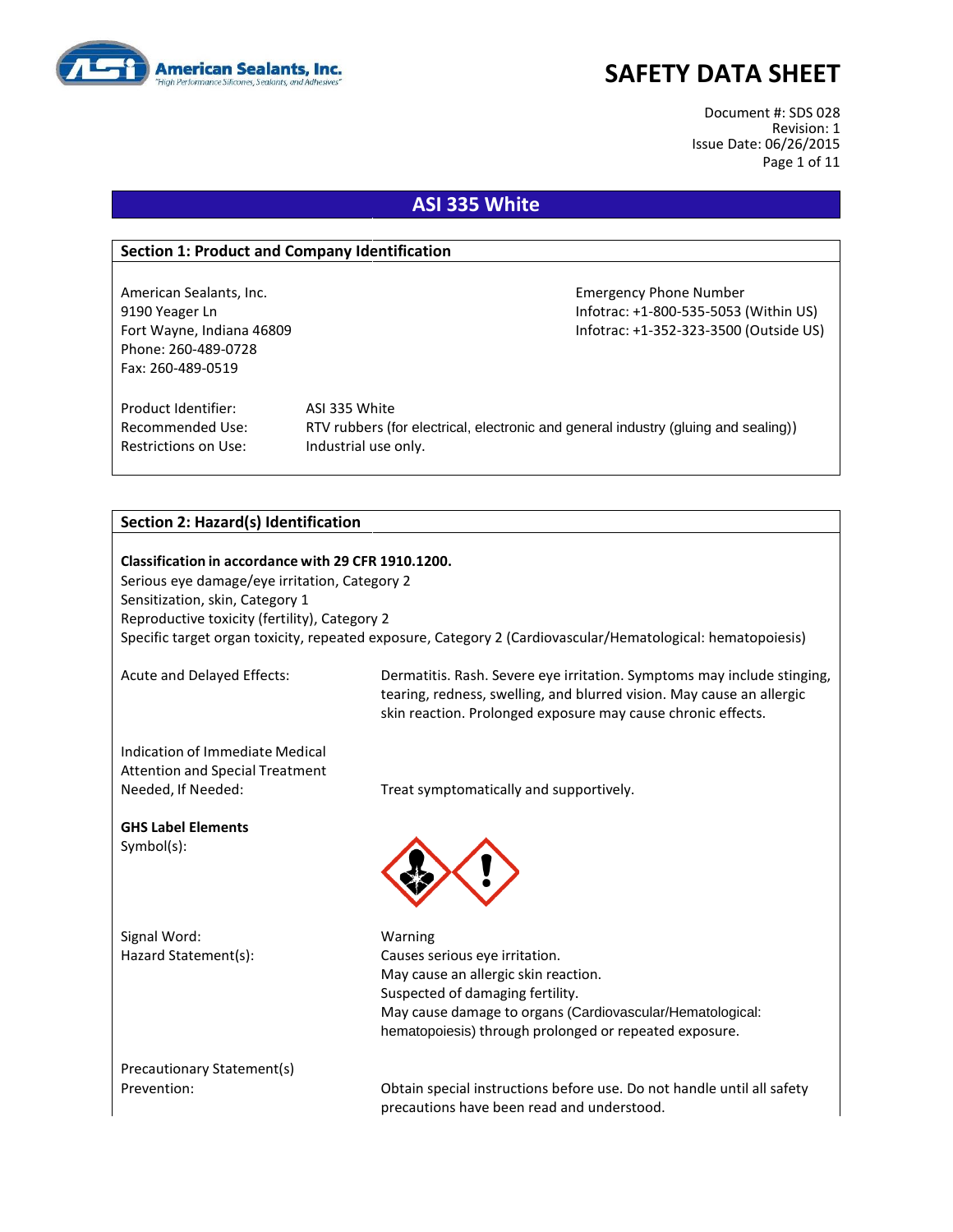| Product Identifier: ASI 335 White | Document #: SDS 028<br>Revision: 1                                                                                                                                                                                                                                                                                                                                                                                                                                                                |
|-----------------------------------|---------------------------------------------------------------------------------------------------------------------------------------------------------------------------------------------------------------------------------------------------------------------------------------------------------------------------------------------------------------------------------------------------------------------------------------------------------------------------------------------------|
|                                   | Do not breathe dust/fume/gas/mist/vapors/spray.<br>Wear protective gloves/protective clothing/eye protection/face<br>protection. Wash thoroughly after handling.<br>Contaminated work clothing should not be allowed out of the<br>workplace.                                                                                                                                                                                                                                                     |
| Response:                         | IF ON SKIN: Wash with plenty of soap and water.<br>If skin irritation or rash occurs: Get medical advice/attention. Get<br>medical advice/attention if you feel unwell.<br>IF IN EYES: Rinse cautiously with water for several minutes. Remove<br>contact lenses, if present and easy to do. Continue rinsing.<br>If eye irritation persists: Get medical advice/attention.<br>IF exposed or concerned: Get medical advice/attention.<br>Take off contaminated clothing and wash it before reuse. |
| Storage:                          | Store locked up.                                                                                                                                                                                                                                                                                                                                                                                                                                                                                  |
| Disposal:                         | Dispose of contents/container in accordance with<br>local/regional/national/international regulations.                                                                                                                                                                                                                                                                                                                                                                                            |

|               | <b>Section 3: Composition/Information on Ingredients</b> |          |  |  |
|---------------|----------------------------------------------------------|----------|--|--|
|               |                                                          |          |  |  |
| <b>CAS</b>    | Component                                                | Percent  |  |  |
| Proprietary   | Methyloximesilane                                        | $1 - 3$  |  |  |
| Proprietary   | Vinyloximesilane                                         | $\leq 1$ |  |  |
| 13463-67-7    | Titanium oxide                                           | $\leq 1$ |  |  |
| Proprietary   | Alkoxysilane                                             | $\leq 1$ |  |  |
| $96 - 29 - 7$ | Methylethylketoxime (Impurity)                           | $\leq 1$ |  |  |
| 556-67-2      | Octamethylcyclotetrasiloxane (Impurity)                  | $\leq 1$ |  |  |
|               |                                                          |          |  |  |

| <b>Section 4: First-Aid Measures</b> |                                                                                                                                                                                                                                       |
|--------------------------------------|---------------------------------------------------------------------------------------------------------------------------------------------------------------------------------------------------------------------------------------|
| Inhalation:                          | IF INHALED: Remove to fresh air.<br>Get medical attention if symptoms occur.                                                                                                                                                          |
| Skin Contact:                        | IF ON SKIN: Wash off with plenty of soap and water.<br>For minor skin contact, avoid spreading material on unaffected skin.<br>Get medical advice/attention if symptoms occur.<br>Take off contaminated clothing and wash before use. |
| Eye Contact:                         | IF IN EYES: Flush eyes with water as a precaution. Remove contact lenses, if present and<br>easy to do. Continue rinsing.<br>If eye irritation develops and persists: Get medical advice/attention.                                   |
| Ingestion:                           | Rinse mouth thoroughly with water.<br>Get immediate medical attention if symptoms occur.                                                                                                                                              |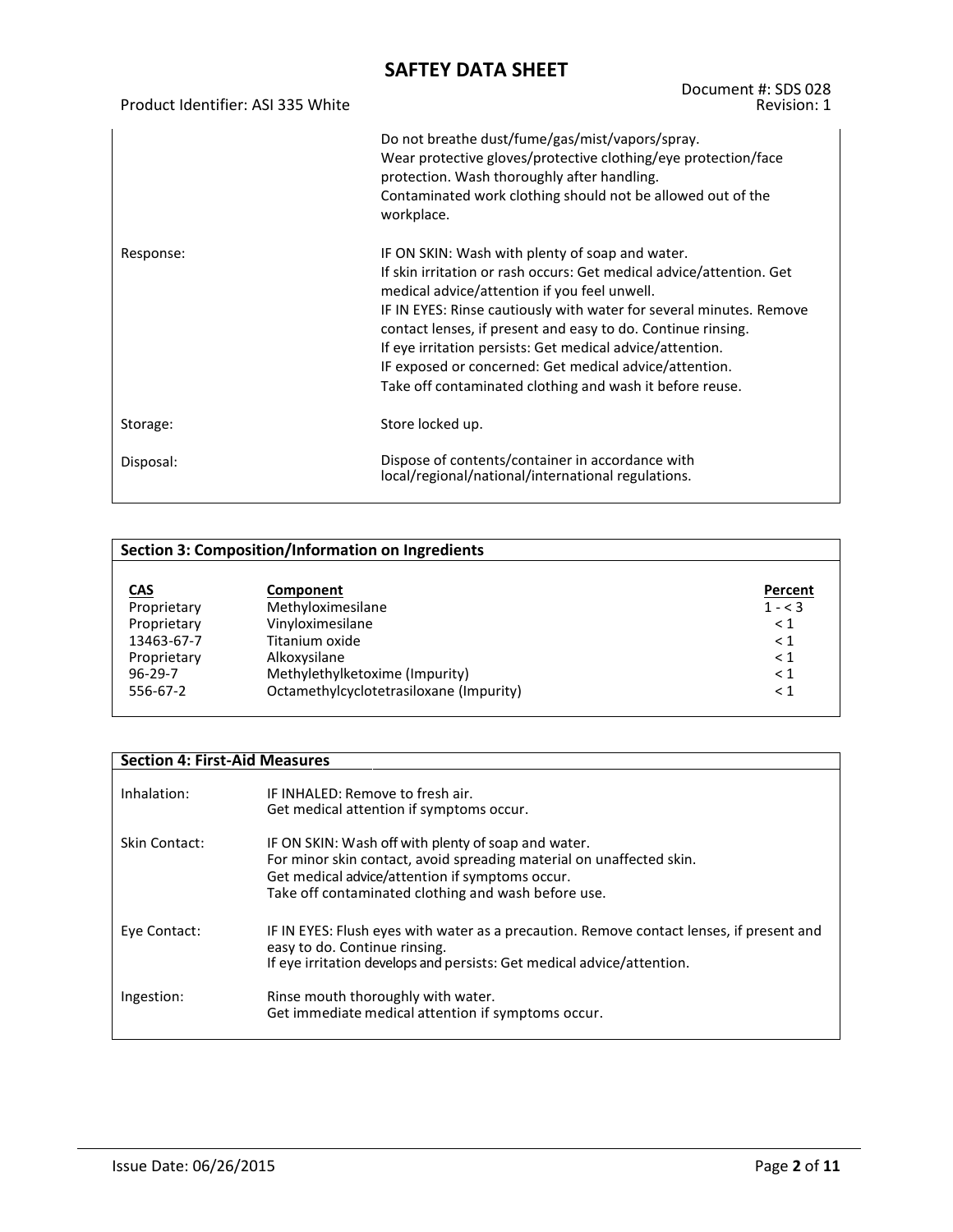#### Product Identifier: ASI 335 White

| <b>Section 5: Fire-Fighting Measures</b>                          |                                                                                                                                                                 |
|-------------------------------------------------------------------|-----------------------------------------------------------------------------------------------------------------------------------------------------------------|
| Suitable Extinguishing Media:                                     | Use carbon dioxide, regular dry chemical powder, alcohol-resistant<br>foam, or water fog.                                                                       |
| Unsuitable Extinguishing Media:                                   | None known.                                                                                                                                                     |
| Specific Hazards Arising from the Chemical                        |                                                                                                                                                                 |
| <b>Hazardous Decomposition Products:</b>                          | By heating and fire, harmful vapors/gases may be formed.<br>Nitrogen oxides. (corrosive)                                                                        |
| Special Protective Equipment and<br>Precautions for Firefighters: | Firefighters must use standard protective equipment including flame<br>retardant coat, helmet, gloves, rubber boots, and self-contained<br>breathing apparatus. |
| Specific extinguishing methods:                                   | Move containers from fire area if you can do so without risk.                                                                                                   |

| <b>Section 6: Accidental Release Measures</b>             |                                                                                                                                                                                                                                                                                                                                                                                                                                                                                                |  |
|-----------------------------------------------------------|------------------------------------------------------------------------------------------------------------------------------------------------------------------------------------------------------------------------------------------------------------------------------------------------------------------------------------------------------------------------------------------------------------------------------------------------------------------------------------------------|--|
|                                                           |                                                                                                                                                                                                                                                                                                                                                                                                                                                                                                |  |
| Personal Precautions, Protective                          |                                                                                                                                                                                                                                                                                                                                                                                                                                                                                                |  |
| Equipment and Emergency Procedures:                       | Keep unnecessary personnel away.<br>Do not touch or walk through spilled material.<br>Ensure adequate ventilation.<br>Wear appropriate personal protective equipment.                                                                                                                                                                                                                                                                                                                          |  |
| <b>Environment Precautions:</b>                           | Prevent further leakage or spillage if safe to do so. Local authorities<br>should be advised if significant spillages cannot be contained.                                                                                                                                                                                                                                                                                                                                                     |  |
| Methods and Materials for Containment<br>and Cleaning Up: | Eliminate sources of ignition.<br>Large Spills: Dike the spilled material, where this is possible. Cover<br>with plastic sheet to prevent spreading. Use a non-combustible<br>material like vermiculite, sand or earth to soak up the product and<br>place into a container for later disposal.<br>Small Spills: Wipe up with absorbent material (e.g. cloth, fleece).<br>Clean surface thoroughly to remove residual contamination.<br>Never return spills in original containers for re-use. |  |

| <b>Section 7: Handling and Storage</b>     |                                                                                                                                                                                                                                                                           |
|--------------------------------------------|---------------------------------------------------------------------------------------------------------------------------------------------------------------------------------------------------------------------------------------------------------------------------|
|                                            |                                                                                                                                                                                                                                                                           |
| <b>Precautions for Safe Handling</b>       |                                                                                                                                                                                                                                                                           |
| <b>Protective Measures:</b>                | Provide adequate ventilation. Use care in handling/storage. Obtain<br>special instructions before use. Do not handle until all safety<br>precautions have been read and understood.<br>Do not breathe mist or vapor.<br>Avoid contact with eyes. Avoid contact with skin. |
| Advice on General Occupational<br>Hygiene: | Do not eat, drink, or smoke when using this product.                                                                                                                                                                                                                      |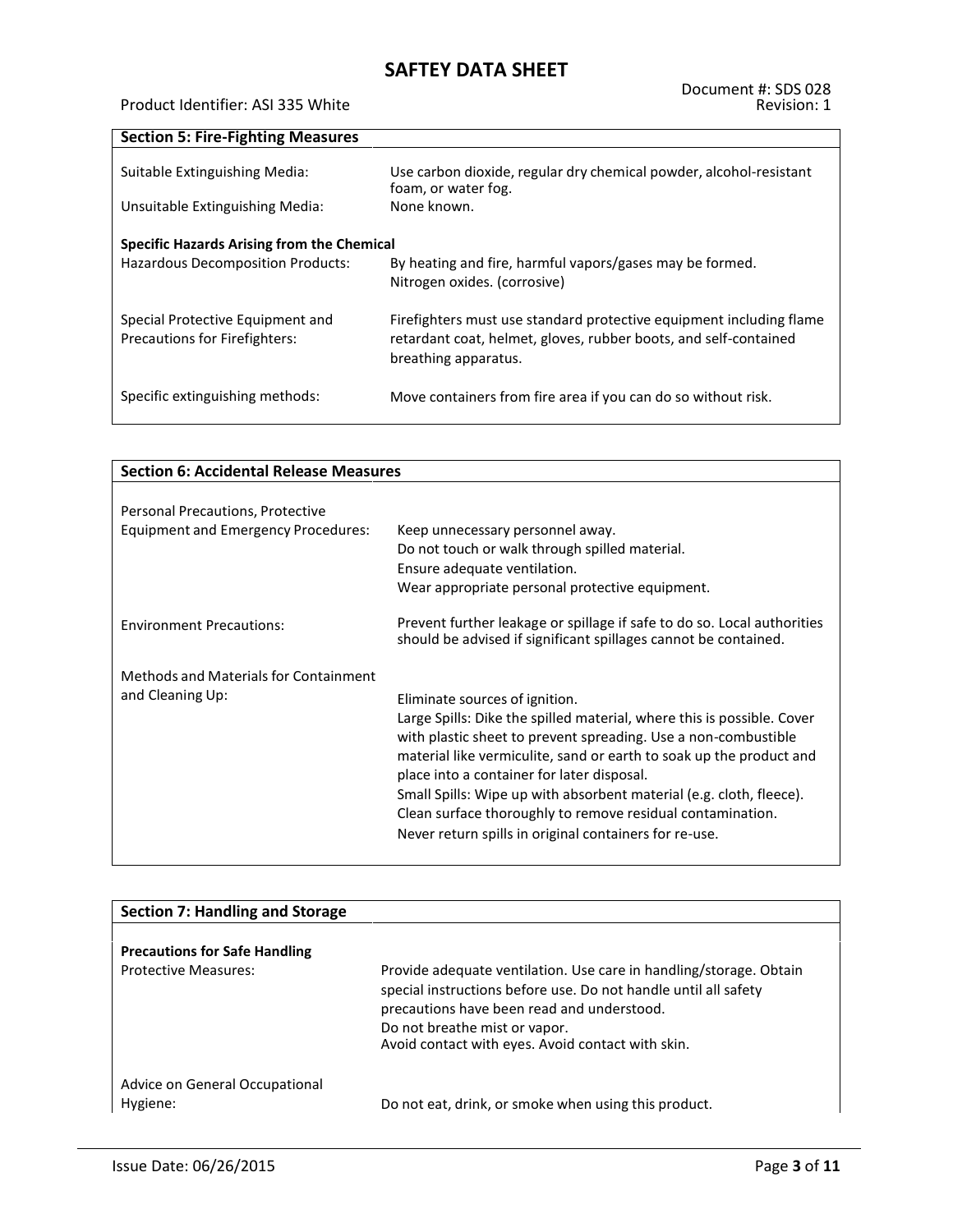| Product Identifier: ASI 335 White                                | Document #: SDS 028<br>Revision: 1                                                                                                                          |
|------------------------------------------------------------------|-------------------------------------------------------------------------------------------------------------------------------------------------------------|
|                                                                  | Wash thoroughly after handling.<br>Wash contaminate clothing before reuse.                                                                                  |
| Conditions for Safe Storage, including<br>any Incompatibilities: | Store locked up. Keep in original container and tightly closed.<br>Keep out of the reach of children.<br>Store in a cool, dry place out of direct sunlight. |
| Incompatibilities:                                               | Strong oxidizing agents, water, moisture                                                                                                                    |

| <b>Section 8: Exposure Controls/Personal Protection</b>       |                                   |                                                                                                                                                          |                                                                                                                                                                                                                    |  |
|---------------------------------------------------------------|-----------------------------------|----------------------------------------------------------------------------------------------------------------------------------------------------------|--------------------------------------------------------------------------------------------------------------------------------------------------------------------------------------------------------------------|--|
| <b>Component Exposure Limits</b>                              |                                   |                                                                                                                                                          |                                                                                                                                                                                                                    |  |
| <b>CAS</b>                                                    | Component                         |                                                                                                                                                          | <b>Exposure Limits</b>                                                                                                                                                                                             |  |
| Titanium oxide<br>13463-67-7                                  |                                   |                                                                                                                                                          | OSHA Z-1: 15 mg/m3 PEL (Total dust)                                                                                                                                                                                |  |
|                                                               |                                   |                                                                                                                                                          | ACGIH: 10 mg/m3 TWA                                                                                                                                                                                                |  |
|                                                               |                                   |                                                                                                                                                          | WEEL: 36 mg/m3 TWA                                                                                                                                                                                                 |  |
| $96 - 29 - 7$                                                 | Methylethylketoxime<br>(Impurity) |                                                                                                                                                          | 10 ppm                                                                                                                                                                                                             |  |
|                                                               |                                   |                                                                                                                                                          | Vendor: 10 ppm STEL; 3 ppm TWA                                                                                                                                                                                     |  |
| Appropriate Engineering Controls:                             |                                   |                                                                                                                                                          | Provide adequate general and local exhaust ventilation.<br>Provide eyewash station.<br>Pay attention to ventilation such as local exhaust, mechanical and/or<br>door open for at least 24 hours after application. |  |
| <b>Individual Protection Measures</b><br>Eye/Face Protection: |                                   | Wear tightly sealed safety glasses according to EN 166.<br>Provide an emergency eye wash fountain and quick drench shower in<br>the immediate work area. |                                                                                                                                                                                                                    |  |
| <b>Skin Protection:</b>                                       |                                   | Skin should be washed after contact.                                                                                                                     |                                                                                                                                                                                                                    |  |
| Hand Protection:<br>workday.                                  |                                   |                                                                                                                                                          | Wear protective gloves. Wash hands before breaks and at the end of                                                                                                                                                 |  |
| <b>Respiratory Protection:</b>                                |                                   |                                                                                                                                                          | If airborne concentrations are above the applicable exposure limits,<br>use NIOSH approved respiratory protection.                                                                                                 |  |

| <b>Section 9: Physical and Chemical Properties</b> |                                                          |                                      |                         |  |
|----------------------------------------------------|----------------------------------------------------------|--------------------------------------|-------------------------|--|
| <b>Physical State:</b>                             | Liguid                                                   | Appearance: Paste                    |                         |  |
| Color:                                             | White                                                    | <b>Physical Form:</b> Paste          |                         |  |
| Odor:                                              | Oxime odor                                               | <b>Odor Threshold:</b>               | Not available           |  |
| pH:                                                | Not applicable                                           | <b>Melting Point:</b> Not applicable |                         |  |
| <b>Boiling Point:</b>                              | Not applicable                                           | <b>Decomposition:</b> Not available  |                         |  |
| <b>Flash Point:</b>                                | 204.8 °F (96 °C)                                         | <b>Evaporation Rate:</b>             | $<$ 1 (Butyl Acetate=1) |  |
| <b>OSHA Flammability Class:</b>                    | Closed cup<br>Not classified as a<br>flammability hazard | <b>Vapor Pressure:</b>               | Negligible (25 °C)      |  |
| Vapor Density (air $= 1$ ):                        | $> 1$ (air=1)                                            | Density:                             | 1.03 (25 °C)            |  |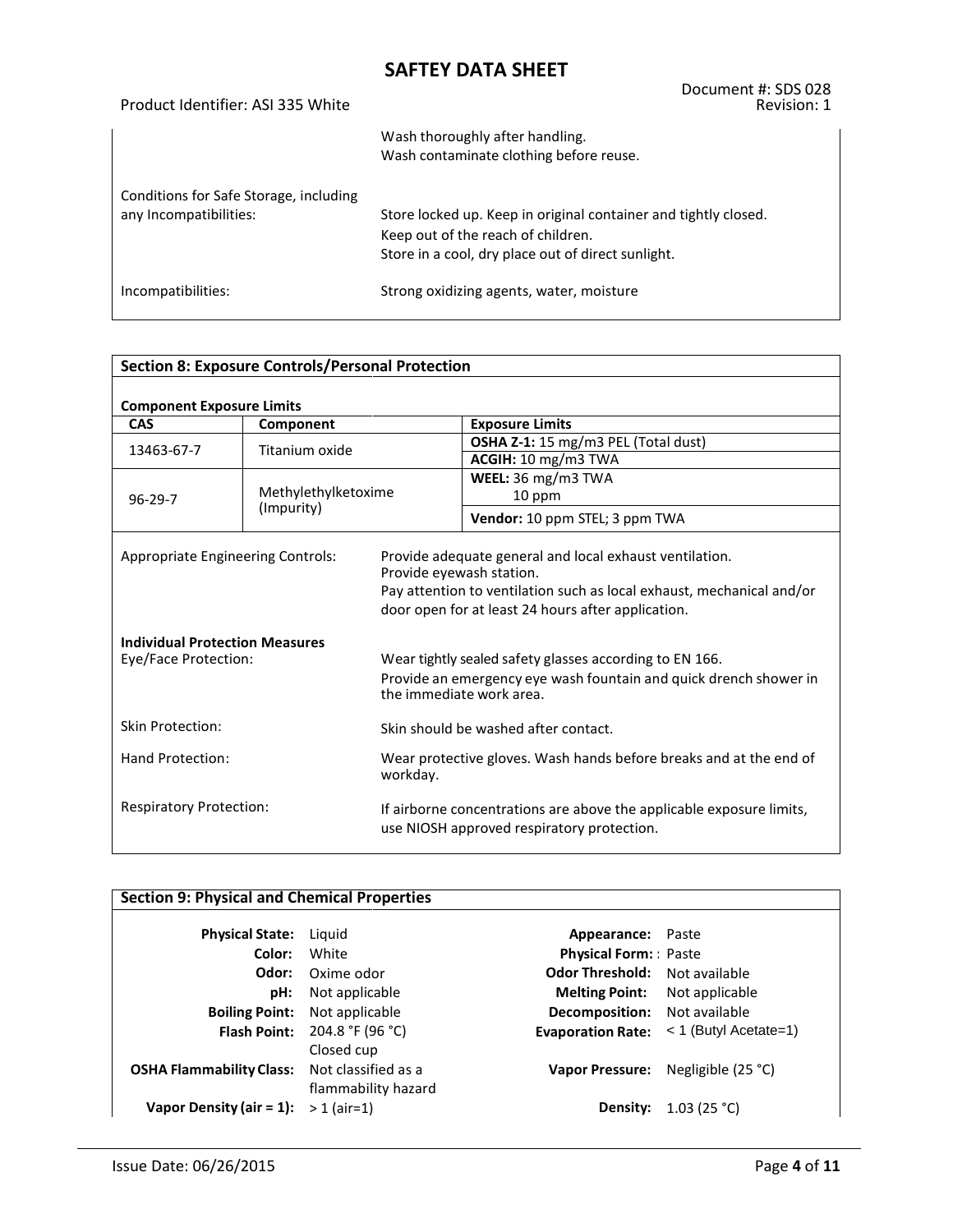### Product Identifier: ASI 335 White

| Specific Gravity (water $= 1$ ): | Not available  |  |
|----------------------------------|----------------|--|
| Log KOW:                         | Not available  |  |
| KOC:                             | Not available  |  |
| Viscosity:                       | Not applicable |  |
| <b>Volatility:</b>               | Not available  |  |
|                                  |                |  |

**Water Solubility:** Not soluble **Log KOW:** Not available **Coeff. Water/Oil Dist:** Not available **Auto Ignition:** Not available **VOC:**  $1 - 3\%$ **Molecular Formula:** Not applicable

| <b>Section 10: Stability and Reactivity</b> |                                                                                                                                                                                                                                                                    |  |  |
|---------------------------------------------|--------------------------------------------------------------------------------------------------------------------------------------------------------------------------------------------------------------------------------------------------------------------|--|--|
| Reactivity:                                 | Not classified as a reactivity hazard.                                                                                                                                                                                                                             |  |  |
|                                             |                                                                                                                                                                                                                                                                    |  |  |
| <b>Chemical Stability:</b>                  | Stable at normal temperatures and pressure.                                                                                                                                                                                                                        |  |  |
| Possibility of Hazardous Reactions:         | Hazardous polymerization does not occur.                                                                                                                                                                                                                           |  |  |
| <b>Conditions to Avoid:</b>                 | None known.                                                                                                                                                                                                                                                        |  |  |
| Incompatible Materials:                     | Strong oxidizing materials, water, moisture                                                                                                                                                                                                                        |  |  |
| Hazardous Decomposition Products:           | This product reacts with water, moisture or humid air to evolve<br>following compounds: Methylethylketoxime. Refer to section 8:<br>exposure controls/personal protection and section 11: toxicological<br>information.                                            |  |  |
|                                             | Thermal breakdown of this product during fire or very high heat<br>condition may evolve the following hazardous decomposition product:<br>Carbon oxides and traces of incompletely burned carbon compounds.<br>Silicon dioxide, Nitrogen oxides, and Formaldehyde. |  |  |

| <b>Section 11: Toxicological Information</b>                                                                                                          |                                       |                        |                |                                      |                 |
|-------------------------------------------------------------------------------------------------------------------------------------------------------|---------------------------------------|------------------------|----------------|--------------------------------------|-----------------|
| <b>Acute Toxicity</b>                                                                                                                                 | <b>Component Analysis - LD50/LC50</b> |                        |                |                                      |                 |
| <b>CAS</b>                                                                                                                                            | Component                             | <b>Result</b>          | <b>Species</b> | <b>Dose</b>                          | <b>Exposure</b> |
|                                                                                                                                                       | Alkoxysilane                          | LD50 Oral              | Rat            | 2995 mg/kg<br>2400 mg/kg             | N/A             |
| Proprietary                                                                                                                                           |                                       | <b>LC50 Inhalation</b> | Rat            | 1.49-2.44 mg/L                       | 4 hr            |
|                                                                                                                                                       |                                       | LD50 Dermal            | Rabbit         | $>$ 2000 mg/kg<br>$16 \text{ ml/kg}$ | N/A             |
|                                                                                                                                                       | Methylethylketoxime                   | LD50 Oral              | Rat            | 930 mg/kg                            | N/A             |
| 96-297<br>(Impurity)                                                                                                                                  |                                       | LD50 Dermal            | Rabbit         | 200 µl/kg                            | N/A             |
| Information on Likely Routes of Exposure<br>Inhalation:<br>No significant effects are expected.<br>No significant effects are expected.<br>Ingestion: |                                       |                        |                |                                      |                 |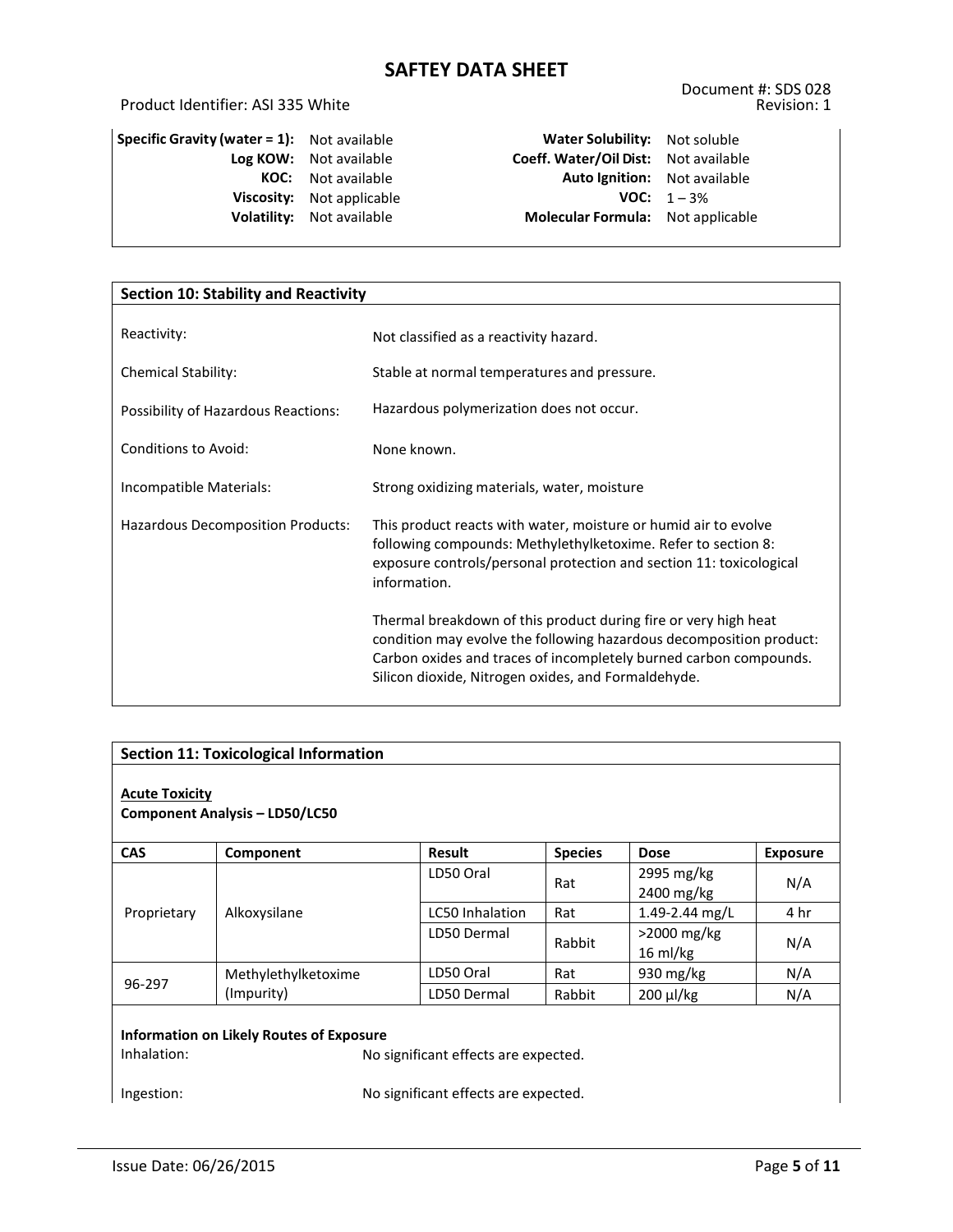Product Identifier: ASI 335 White

| <b>Skin Contact:</b>             |                                  | May cause an allergic skin reaction.                                                                                                                                                                                                            |  |  |  |  |  |
|----------------------------------|----------------------------------|-------------------------------------------------------------------------------------------------------------------------------------------------------------------------------------------------------------------------------------------------|--|--|--|--|--|
| Eye Contact:                     |                                  | Causes serious eye irritation.                                                                                                                                                                                                                  |  |  |  |  |  |
|                                  | Immediate and Delayed Effects:   | Dermatitis. Rash. Severe eye irritation. Symptoms may include stinging,<br>tearing, redness, swelling, and blurred vision. May cause an allergic skin<br>reaction. Prolonged exposure may cause chronic effects.                                |  |  |  |  |  |
| Exposure:                        | Medical Conditions Aggravated by | No information is available.                                                                                                                                                                                                                    |  |  |  |  |  |
| Irritation/Corrosivity Data:     |                                  | SKIN-RABBIT: Moderately irritating [Alkoxysilane]<br>SKIN-RABBIT: 500mg/24 r MILD [Octamethylcyclotetrasiloxane]                                                                                                                                |  |  |  |  |  |
|                                  |                                  | Causes serious eye damage. [Vinyloximesilane] [Methylethylketoxime]<br>EYE-RABBIT: 15mg SEVERE [Alkoxysilane]<br>Causes serious eye irritation. [Methyloximesilane]<br>EYE-RABBIT: MILD [Octamethylcyclotetrasiloxane]                          |  |  |  |  |  |
| Respiratory Sensitization:       |                                  | Not available.                                                                                                                                                                                                                                  |  |  |  |  |  |
| Dermal Sensitization:            |                                  | May cause an allergic skin reaction. [Methyloximesilane]<br>[Vinyloximesilane]<br>[Methylethylketoxime]<br>Positive (Guinea pig) [Alkoxysilane]<br>No evidence of sensitization [Octamethylcyclotetrasiloxane]                                  |  |  |  |  |  |
| Germ Cell Mutagenicity:          |                                  | Negative(Ames test, Chromosome analysis, Micronucleus test)<br>[Alkoxysilane]<br>Negative(Bacteria) [Octamethylcyclotetrasiloxane]                                                                                                              |  |  |  |  |  |
| Carcinogenicity:                 |                                  | Suspected of causing cancer. [Methylethylketoxime]<br>The following material is embedded in the product and not available as<br>respirable dusts. When used as intended or as supplied, the product will<br>Titanium oxide<br>not pose hazards: |  |  |  |  |  |
| <b>Component Carcinogenicity</b> |                                  |                                                                                                                                                                                                                                                 |  |  |  |  |  |
| <b>CAS</b>                       | Component                        | <b>Result</b>                                                                                                                                                                                                                                   |  |  |  |  |  |
| 13463-67-7                       | Titanium oxide                   | IARC: Group 2B (possibly carcinogenic to humans)                                                                                                                                                                                                |  |  |  |  |  |
|                                  |                                  | OSHA Specifically Regulated Substances (29 CFR 1910.1001-1050): Not listed.                                                                                                                                                                     |  |  |  |  |  |
| Reproductive Toxicity:           |                                  | Octamethylcyclotetrasiloxane administered to rats by whole body<br>inhalation at concentrations of 500 and 700 npm for 70 days prior to                                                                                                         |  |  |  |  |  |

inhalation at concentrations of 500 and 700 ppm for 70 days prior to mating, through mating, gestation and lactation resulted in decreases in live litter size. Additionally, increases in the incidence of deliveries of offspring extending over an unusually long time period (dystocia) were observed at these concentrations. Statistically significant alterations in these parameters were not observed in the lower concentrations evaluated (300 and 70 ppm). In a previous range-finding study, rats exposed to vapor concentrations of 700 ppm had decreases in the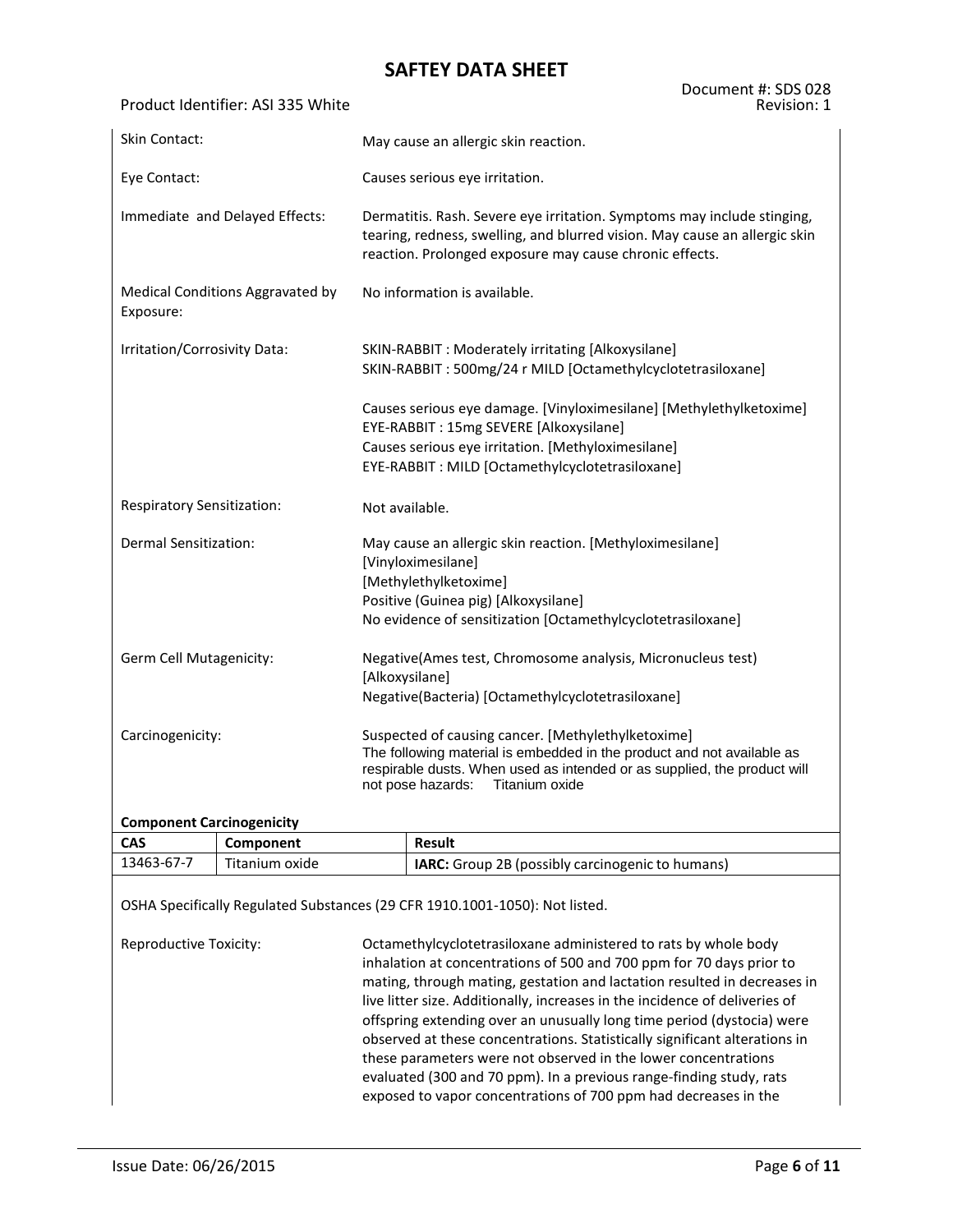|                                                        |                                                                                                                                                                                                                                                                                                                                                                                                                                                                                                                                                                                                                                                                                                                                                                                                                                                                                                                                                                                                                                                                                                                                                                                                                                                                                                                                                                                         | Document #: SDS 028                                                                                                                                                                                      |  |  |  |  |
|--------------------------------------------------------|-----------------------------------------------------------------------------------------------------------------------------------------------------------------------------------------------------------------------------------------------------------------------------------------------------------------------------------------------------------------------------------------------------------------------------------------------------------------------------------------------------------------------------------------------------------------------------------------------------------------------------------------------------------------------------------------------------------------------------------------------------------------------------------------------------------------------------------------------------------------------------------------------------------------------------------------------------------------------------------------------------------------------------------------------------------------------------------------------------------------------------------------------------------------------------------------------------------------------------------------------------------------------------------------------------------------------------------------------------------------------------------------|----------------------------------------------------------------------------------------------------------------------------------------------------------------------------------------------------------|--|--|--|--|
| Product Identifier: ASI 335 White                      |                                                                                                                                                                                                                                                                                                                                                                                                                                                                                                                                                                                                                                                                                                                                                                                                                                                                                                                                                                                                                                                                                                                                                                                                                                                                                                                                                                                         | Revision: 1                                                                                                                                                                                              |  |  |  |  |
|                                                        | number of implantation sites and live litter size. The significance of these<br>findings to humans is not known. [Octamethylcyclotetrasiloxane]<br>Developmental toxicity: NOAEL 500mg/kg/day (Rat), Maternal toxicity:<br>NOAEL 500mg/kg/day (Rat) [Alkoxysilane]                                                                                                                                                                                                                                                                                                                                                                                                                                                                                                                                                                                                                                                                                                                                                                                                                                                                                                                                                                                                                                                                                                                      |                                                                                                                                                                                                          |  |  |  |  |
| Specific Target Organ Toxicity -<br>Single Exposure:   | Not available.                                                                                                                                                                                                                                                                                                                                                                                                                                                                                                                                                                                                                                                                                                                                                                                                                                                                                                                                                                                                                                                                                                                                                                                                                                                                                                                                                                          |                                                                                                                                                                                                          |  |  |  |  |
| Specific Target Organ Toxicity -<br>Repeated Exposure: | repeated exposure:                                                                                                                                                                                                                                                                                                                                                                                                                                                                                                                                                                                                                                                                                                                                                                                                                                                                                                                                                                                                                                                                                                                                                                                                                                                                                                                                                                      | May cause damage to the following organs through prolonged or<br>Cardiovascular / Hematological: hematopoiesis. [Vinyloximesilane]<br>Cardiovascular / Hematological: hematopoiesis. [Methyloximesilane] |  |  |  |  |
|                                                        | Repeated inhalation or oral exposure of mice and rats to<br>octamethylcyclotetrasiloxane produced an increase in liver size. No gross<br>histopathological or significant clinical chemistry effects were observed.<br>An increase in liver metabolizing enzymes, as well as a transient increase<br>in the number of normal cells (hyperplasia) followed by an increase in cell<br>size (hypertrophy) were determined to be the underlying causes of the<br>liver enlargement. The biochemical mechanisms producing these effects<br>are highly sensitive in rodents, while similar mechanisms in humans are<br>insensitive. A two year combined chronic and carcinogenicity assay was<br>conducted on octamethylcyclotetrasiloxane. Rats were exposed by<br>whole-body vapor inhalation 6hrs/day, 5days/week for up to 104 weeks to<br>0, 10, 30, 150 or 700ppm of octamethylcyclotetrasiloxane. The increase in<br>incidence of (uterine) endometrial cell hyperplasia and uterine adenomas<br>(benign tumors) were observed in female rats at 700ppm. Since these<br>effects only occurred at 700ppm, a level that greatly exceeds typical<br>workplace or consumer exposure, it is unlikely that industrial, commercial<br>or consumer uses of products containing octamethylcyclotetrasiloxane<br>would result in a significant risk to humans.<br>[Octamethylcyclotetrasiloxane] |                                                                                                                                                                                                          |  |  |  |  |
| <b>Aspiration Hazard:</b>                              | Not classified based on available information.                                                                                                                                                                                                                                                                                                                                                                                                                                                                                                                                                                                                                                                                                                                                                                                                                                                                                                                                                                                                                                                                                                                                                                                                                                                                                                                                          |                                                                                                                                                                                                          |  |  |  |  |
| Further Information:                                   | Methyl Ethyl Ketoxime (MEKO). Material will generate MEKO on exposure<br>to humid air gradually. Male rodents exposed to MEKO vapor at high<br>concentration throughout their lifetime developed liver cancer. But<br>relevance to humans is uncertain now. Please read the detail information<br>to MEKO below:                                                                                                                                                                                                                                                                                                                                                                                                                                                                                                                                                                                                                                                                                                                                                                                                                                                                                                                                                                                                                                                                        |                                                                                                                                                                                                          |  |  |  |  |
|                                                        | Skin Irritation:                                                                                                                                                                                                                                                                                                                                                                                                                                                                                                                                                                                                                                                                                                                                                                                                                                                                                                                                                                                                                                                                                                                                                                                                                                                                                                                                                                        | Causes mild irritation. Can be absorbed<br>through the skin.                                                                                                                                             |  |  |  |  |
|                                                        | Eyes Irritation:                                                                                                                                                                                                                                                                                                                                                                                                                                                                                                                                                                                                                                                                                                                                                                                                                                                                                                                                                                                                                                                                                                                                                                                                                                                                                                                                                                        | Causes severe irritation.                                                                                                                                                                                |  |  |  |  |
|                                                        | <b>Acute Oral Toxicity:</b>                                                                                                                                                                                                                                                                                                                                                                                                                                                                                                                                                                                                                                                                                                                                                                                                                                                                                                                                                                                                                                                                                                                                                                                                                                                                                                                                                             | LD50(rat) = $>900$ mg/kg                                                                                                                                                                                 |  |  |  |  |
|                                                        | <b>Acute Dermal Toxicity:</b>                                                                                                                                                                                                                                                                                                                                                                                                                                                                                                                                                                                                                                                                                                                                                                                                                                                                                                                                                                                                                                                                                                                                                                                                                                                                                                                                                           | LD50(rabbit) = $>1000$ mg/kg                                                                                                                                                                             |  |  |  |  |
|                                                        | <b>Acute Inhalation Toxicity:</b>                                                                                                                                                                                                                                                                                                                                                                                                                                                                                                                                                                                                                                                                                                                                                                                                                                                                                                                                                                                                                                                                                                                                                                                                                                                                                                                                                       | LC50(rat) > 4.83mg/l/4Hr                                                                                                                                                                                 |  |  |  |  |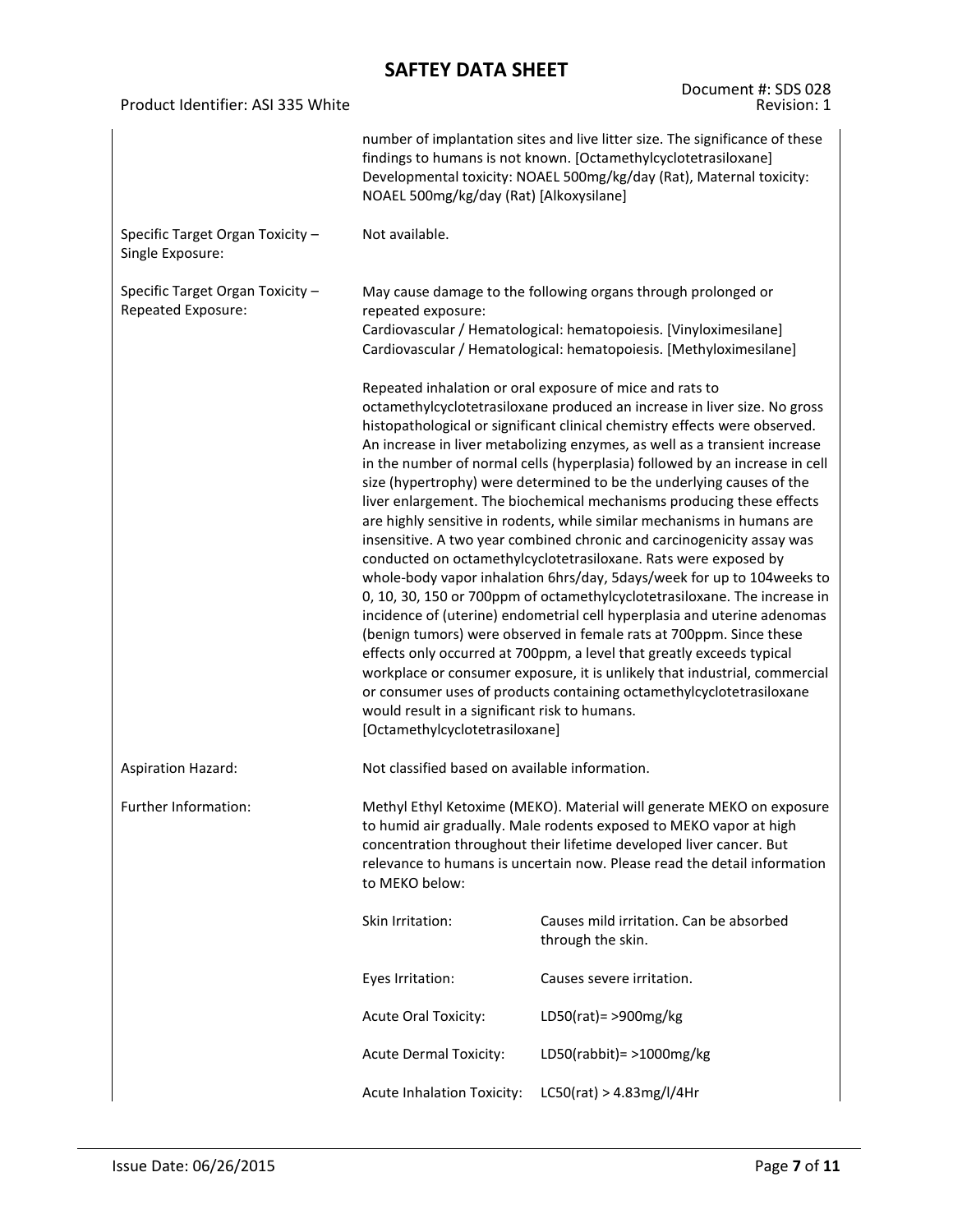| Product Identifier: ASI 335 White |                                                      | Revision: 1                                                                                                                                                                                                                                                                                                    |
|-----------------------------------|------------------------------------------------------|----------------------------------------------------------------------------------------------------------------------------------------------------------------------------------------------------------------------------------------------------------------------------------------------------------------|
|                                   | Inhalation Toxicity:                                 | Shows narcotic action at high concentration.<br>May produce blood effects                                                                                                                                                                                                                                      |
|                                   | Skin Sensitization:                                  | Positive (guinea pig)                                                                                                                                                                                                                                                                                          |
|                                   | Neurotoxicity:                                       | High dose can produce transient and<br>reversible change in neurobehavioral<br>function.                                                                                                                                                                                                                       |
|                                   | Carcinogenicity:                                     | Liver carcinomas were observed in a lifetime<br>inhalation study (ca.2 years) in which mice<br>and rats were exposed.                                                                                                                                                                                          |
|                                   | Other Chronic Study:                                 | Degenerative effects on the olfactory<br>epithelium of nasal passages occurred in a<br>concentration related manner in males and<br>females of mice and rats at MEKO<br>concentration of 15, 75 and 375ppm. The<br>significant change in hematological<br>parameters were observed at 404ppm<br>concentration. |
|                                   | Workplace<br><b>Environmental Exposure</b><br>Level: | Vendor guide: 3ppm(TWA), 10ppm(STEL)<br>AIHA WEEL: 10ppm(TWA)                                                                                                                                                                                                                                                  |

| <b>Section 12: Ecological Information</b>                                                                                                                                                                                                              |              |               |               |                                               |                   |                 |  |  |  |
|--------------------------------------------------------------------------------------------------------------------------------------------------------------------------------------------------------------------------------------------------------|--------------|---------------|---------------|-----------------------------------------------|-------------------|-----------------|--|--|--|
| <b>Ecotoxicity</b><br>Toxic to aquatic life. Toxic to aquatic life with long lasting effects. [Alkoxysilane]<br>May cause long lasting harmful effects to aquatic life. [Octamethylcyclotetrasiloxane]<br><b>Component Analysis – Aquatic Toxicity</b> |              |               |               |                                               |                   |                 |  |  |  |
| <b>CAS</b>                                                                                                                                                                                                                                             | Component    | Aquatic       | <b>Result</b> | <b>Species</b>                                | <b>Dose</b>       | <b>Exposure</b> |  |  |  |
|                                                                                                                                                                                                                                                        |              | Fish          | <b>LC50</b>   | <b>Bluegill (Lepomis</b><br>macrochirus)      | $>100$ mg/L       | 96 hr           |  |  |  |
|                                                                                                                                                                                                                                                        |              |               | <b>LC50</b>   | Fathead minnow<br>(Pimephales<br>promelas)    | $>100$ mg/L       | 96 hr           |  |  |  |
| Proprietary                                                                                                                                                                                                                                            | Alkoxysilane |               | LC50          | Rainbow trout<br>(Oncorhynchus<br>mykiss)     | $>100$ mg/L       | 96 hr           |  |  |  |
|                                                                                                                                                                                                                                                        |              | Invertebrates | <b>EC50</b>   | Water flea<br>(Daphnia magna)                 | $90 \text{ mg/L}$ | 48 hr           |  |  |  |
|                                                                                                                                                                                                                                                        |              | Algae         | EbC50         | Green algae<br>(Selenastrum<br>capricornutum) | 5.5 mg/L          | 72 hr           |  |  |  |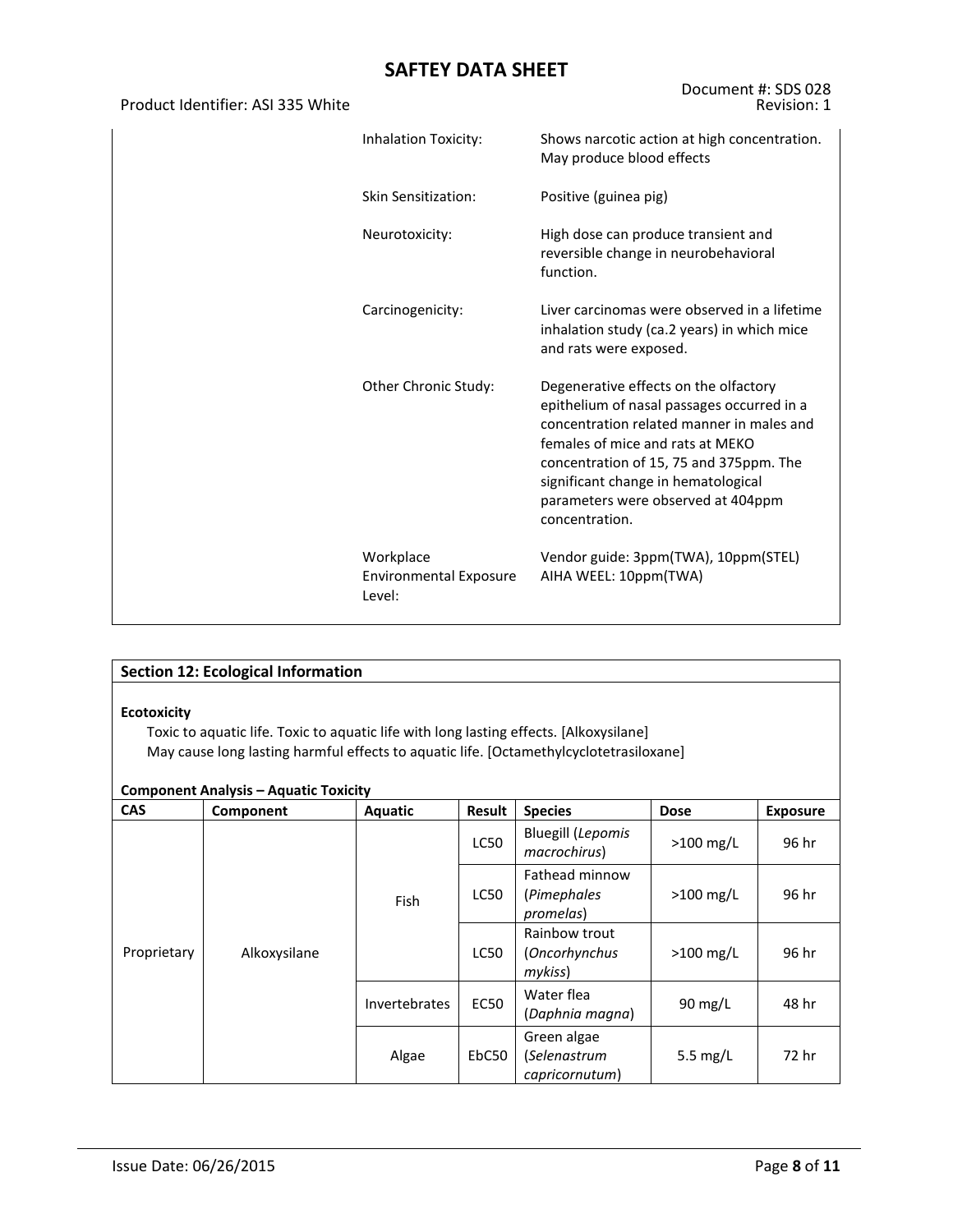### Product Identifier: ASI 335 White

|                                   |                                   |                                                                                             | ErC50       | Green algae<br>(Selenastrum<br>capricornutum)                   | $8.8 \text{ mg/L}$ | 72 hr |
|-----------------------------------|-----------------------------------|---------------------------------------------------------------------------------------------|-------------|-----------------------------------------------------------------|--------------------|-------|
| $96 - 29 - 7$                     | Methylethylketoxime<br>(Impurity) |                                                                                             | LC50        | Fathead minnow<br>(Pimephales<br>promelas)                      | 777-914 mg/L       | 96 hr |
|                                   |                                   | <b>Invertebrates</b>                                                                        | <b>EC50</b> | Water flea<br>(Daphnia magna)                                   | $>1000$ mg/L       | 98 hr |
| 13463-67-7                        | Titanium oxide                    | <b>Fish</b>                                                                                 | LC50        | Mummichog<br>(Fundulus<br>heteroclitus)                         | $>1000$ mg/L       | 96 hr |
| Persistence and Degradability:    |                                   |                                                                                             |             | Causes easily hydrolysis in water or atmosphere. [Alkoxysilane] |                    |       |
| <b>Bioaccumulative Potential:</b> |                                   | Bio concentration Factor(BCF) / (Fathead minnows) : 12400<br>[Octamethylcyclotetrasiloxane] |             |                                                                 |                    |       |
| Biodegration:                     |                                   | No information available for the product.                                                   |             |                                                                 |                    |       |

| <b>Section 13: Disposal Considerations</b> |                                                                                                                                       |  |  |  |  |  |  |  |
|--------------------------------------------|---------------------------------------------------------------------------------------------------------------------------------------|--|--|--|--|--|--|--|
| Disposal Methods:                          | Dispose in accordance with all applicable federal, state/regional and<br>local laws and regulations.                                  |  |  |  |  |  |  |  |
| Disposal of Contaminated Packaging:        | Dispose of unused product properly. Empty containers should be taken<br>to an approved waste handling site for recycling or disposal. |  |  |  |  |  |  |  |
| <b>Component Waste Numbers:</b>            | The U.S. EPA has not published waste numbers for this product's<br>components.                                                        |  |  |  |  |  |  |  |

| <b>Section 14: Transport Information</b> |                                                         |  |  |  |  |  |
|------------------------------------------|---------------------------------------------------------|--|--|--|--|--|
|                                          |                                                         |  |  |  |  |  |
| <b>International Regulation</b>          |                                                         |  |  |  |  |  |
| IATA:                                    | Not regulated as a dangerous good.                      |  |  |  |  |  |
| IMDG:                                    | Not regulated as a dangerous good.                      |  |  |  |  |  |
| Transport in bulk according to Annex     |                                                         |  |  |  |  |  |
| II of MARPOL 73/78 and the IBC Code:     | This product is not intended to be transported in bulk. |  |  |  |  |  |
|                                          |                                                         |  |  |  |  |  |
| <b>Domestic Regulation</b>               |                                                         |  |  |  |  |  |
| DOT:                                     | Not regulated as a dangerous good.                      |  |  |  |  |  |
|                                          |                                                         |  |  |  |  |  |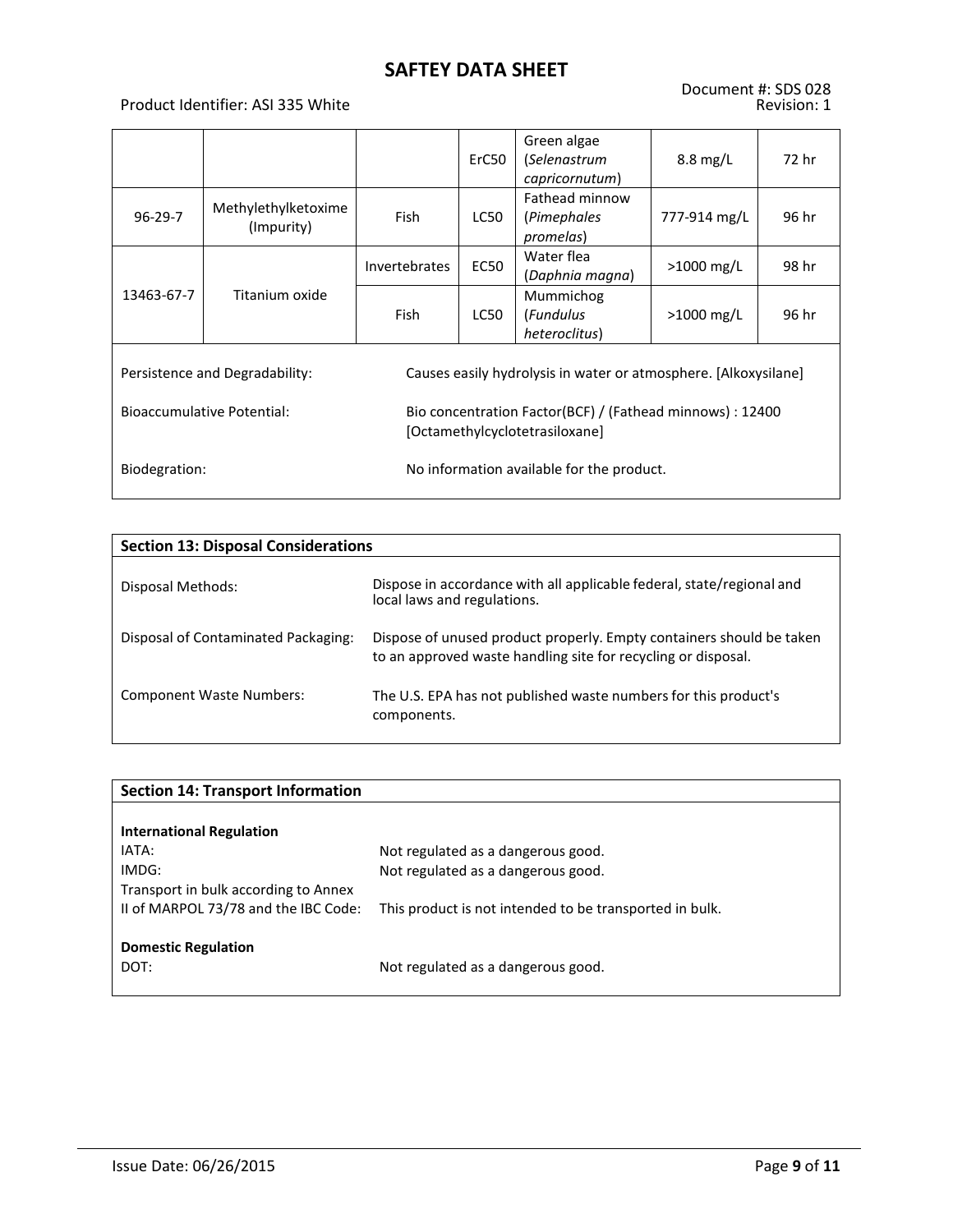#### Product Identifier: ASI 335 White

| <b>Section 15: Regulatory Information</b>                                                                                                                                                                                 |                                                                                                                                                                                                                                                                           |            |                |                                                                                                            |            |            |            |           |                          |           |
|---------------------------------------------------------------------------------------------------------------------------------------------------------------------------------------------------------------------------|---------------------------------------------------------------------------------------------------------------------------------------------------------------------------------------------------------------------------------------------------------------------------|------------|----------------|------------------------------------------------------------------------------------------------------------|------------|------------|------------|-----------|--------------------------|-----------|
| <b>US Federal Regulations</b><br>This product is a "Hazardous Chemical" as defined by the OSHA Hazard Communication Standard,<br>29 CFR 1910.1200.                                                                        |                                                                                                                                                                                                                                                                           |            |                |                                                                                                            |            |            |            |           |                          |           |
| OSHA Specifically Regulated Substances (29 CFR 1910.1001-1050):                                                                                                                                                           |                                                                                                                                                                                                                                                                           |            |                |                                                                                                            | Not listed |            |            |           |                          |           |
| SARA 302 Extremely Hazardous                                                                                                                                                                                              |                                                                                                                                                                                                                                                                           |            |                |                                                                                                            |            |            |            |           |                          |           |
| Substances:                                                                                                                                                                                                               | None contained in product.                                                                                                                                                                                                                                                |            |                |                                                                                                            |            |            |            |           |                          |           |
| <b>SARA 304:</b>                                                                                                                                                                                                          | Not applicable.                                                                                                                                                                                                                                                           |            |                |                                                                                                            |            |            |            |           |                          |           |
| SARA 311/312:                                                                                                                                                                                                             | None known.                                                                                                                                                                                                                                                               |            |                |                                                                                                            |            |            |            |           |                          |           |
| <b>SARA 313:</b>                                                                                                                                                                                                          | TRI reporting                                                                                                                                                                                                                                                             |            |                |                                                                                                            |            |            |            |           |                          |           |
| TSCA:                                                                                                                                                                                                                     | All components of this product are listed on TSCA Inventory.                                                                                                                                                                                                              |            |                |                                                                                                            |            |            |            |           |                          |           |
| <b>US State Regulations</b><br>Massachusetts Right-to-Know - Substance List:<br>New Jersey Worker and Community Right-to-Know Act:<br>Pennsylvania Worker and Community Right-to-Know Law:<br>Rhode Island Right-to-Know: |                                                                                                                                                                                                                                                                           |            |                | Titanium oxide (13463-67-7)<br>Titanium oxide (13463-67-7)<br>Titanium oxide (13463-67-7)<br>Not regulated |            |            |            |           |                          |           |
| <b>California Proposition 65:</b><br><b>Component Analysis - International Inventories</b>                                                                                                                                | WARNING! This product contains a chemical known to the state of California to<br>cause cancer.<br>The following material is embedded in the product and not available as<br>respirable dusts. When used as intended or as supplied, the product will not<br>pose hazards: |            | Titanium oxide |                                                                                                            |            |            |            |           |                          |           |
| Component                                                                                                                                                                                                                 | CAS                                                                                                                                                                                                                                                                       | <b>US</b>  | CA             | EU                                                                                                         | <b>AU</b>  | PH         | <b>JP</b>  | <b>KR</b> | $\overline{\mathsf{CN}}$ | <b>NZ</b> |
| Methylethylketoxime                                                                                                                                                                                                       | $96 - 29 - 7$                                                                                                                                                                                                                                                             | <b>Yes</b> | <b>DSL</b>     | <b>EINECS</b>                                                                                              | <b>Yes</b> | <b>Yes</b> | Yes        | Yes       | Yes                      | Yes       |
| (Impurity)<br>Octamethylcyclotetrasiloxane<br>(Impurity)                                                                                                                                                                  | 556-67-2                                                                                                                                                                                                                                                                  | Yes        | <b>DSL</b>     | <b>EINECS</b>                                                                                              | Yes        | Yes        | Yes        | Yes       | Yes                      | Yes       |
| Titanium dioxide                                                                                                                                                                                                          | 13463-67-7                                                                                                                                                                                                                                                                | Yes        | <b>DSL</b>     | <b>REACH</b>                                                                                               | Yes        | <b>Yes</b> | <b>Yes</b> | Yes       | Yes                      | Yes       |

| Section 16: Other Information |                                                                          |
|-------------------------------|--------------------------------------------------------------------------|
| <b>Issue Date:</b>            | 06/26/2015                                                               |
| Revision:                     | 1                                                                        |
| <b>NFPA Ratings:</b>          |                                                                          |
| Health: 2                     |                                                                          |
| Fire: 1                       |                                                                          |
| Reactivity: 0                 |                                                                          |
|                               | Hazard Scale: 0 = Minimal 1 = Slight 2 = Moderate 3 = Serious 4 = Severe |